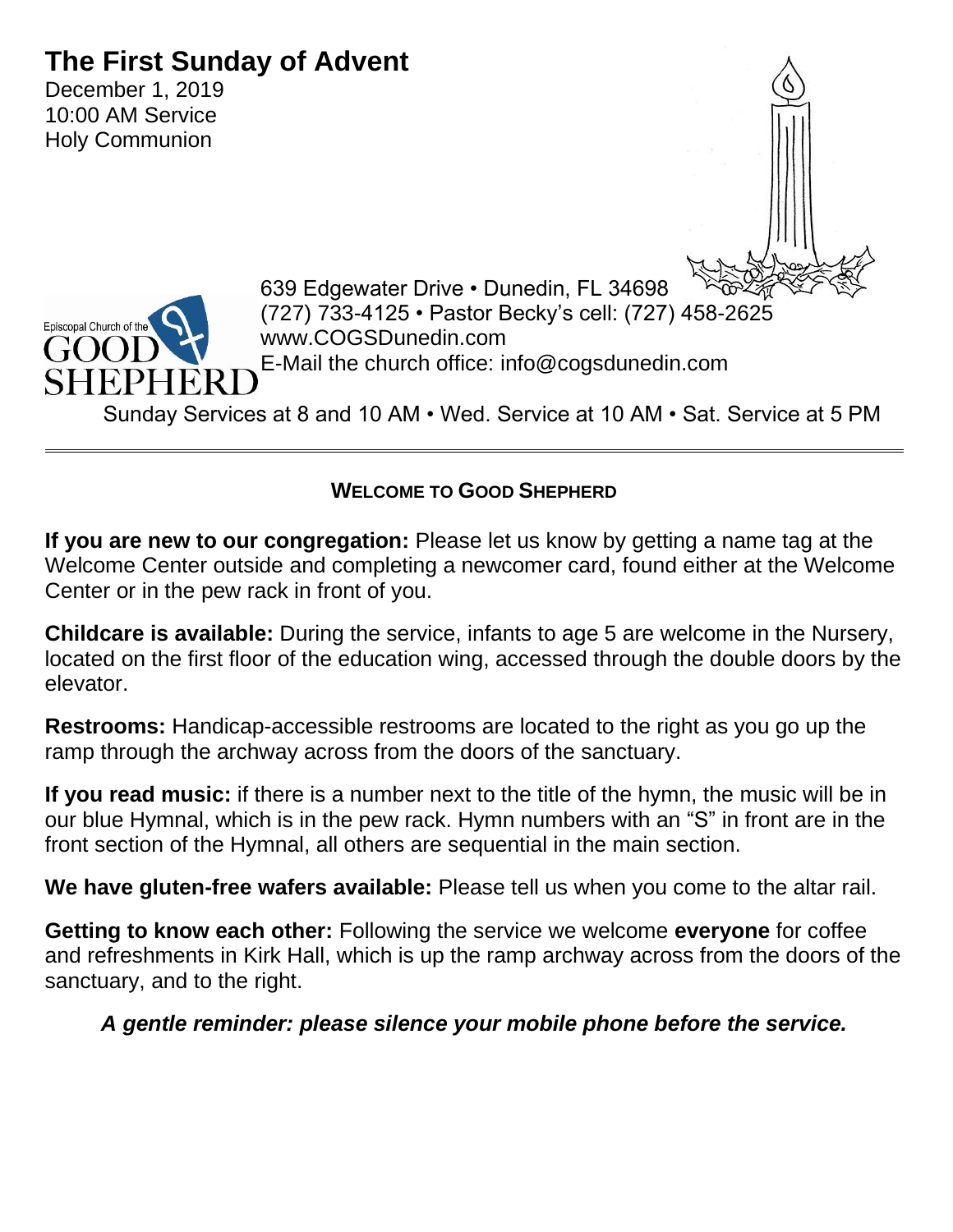#### **GATHERING FOR WORSHIP**

**PRELUDE** Savior of the Nations, Come J.S. Bach

#### *[During the Prelude, please prepare for worship by observing attentive silence.]*

**LIGHTING THE ADVENT WREATH AND PRAYER**  *[Please stand when the chimes sound, and face the Baptistry in the rear of the sanctuary.]*

**Advent Hymn** *O Come, O Come, Emmanuel* H 56, v. 1, 2

#### $\mathbf{D}$ *C* come, O come, Emmanuel, and ransom captive Israel, *that mourns in lonely exile here until the Son of God appear. Rejoice! Rejoice! Emmanuel shall come to thee, O Israel!*

#### **Prayer for the First Candle of Advent: Hope**

- P We light the first candle as a symbol of Christ who brings Hope.
- L Arise, shine; for your light has come, and the glory of the Lord has risen upon you. *[One blue candle is lit.]*
- C **Our God, we come to you today filled with hope. We ask your blessing upon us and our mission. In Jesus' name we pray. Amen.**
- **<u><b>** $\mathbf{m}$ *O* come, thou Wisdom from on high, who orderest all things mightily;</u> *to us the path of knowledge show, and teach us in her ways to go. Rejoice! Rejoice! Emmanuel shall come to thee, O Israel!*

**GATHERING HYMN** *Come, Thou Long-Expected Jesus* **H** 66

*Come, thou long expected Jesus born to set Thy people free; from our fears and sins release us, let us find our rest in Thee.*

*Israel's strength and consolation, hope of all the earth thou art; dear desire of every nation, joy of every longing heart.*

*Born thy people to deliver, born a child, and yet a King, born to reign in us forever, now thy gracious kingdom bring.*

*By thine own eternal Spirit rule in all our hearts alone; by thine all sufficient merit, raise us to thy glorious throne.*

**WELCOME AND ANNOUNCEMENTS** *[Please be seated.]*

**MISSION MOMENT**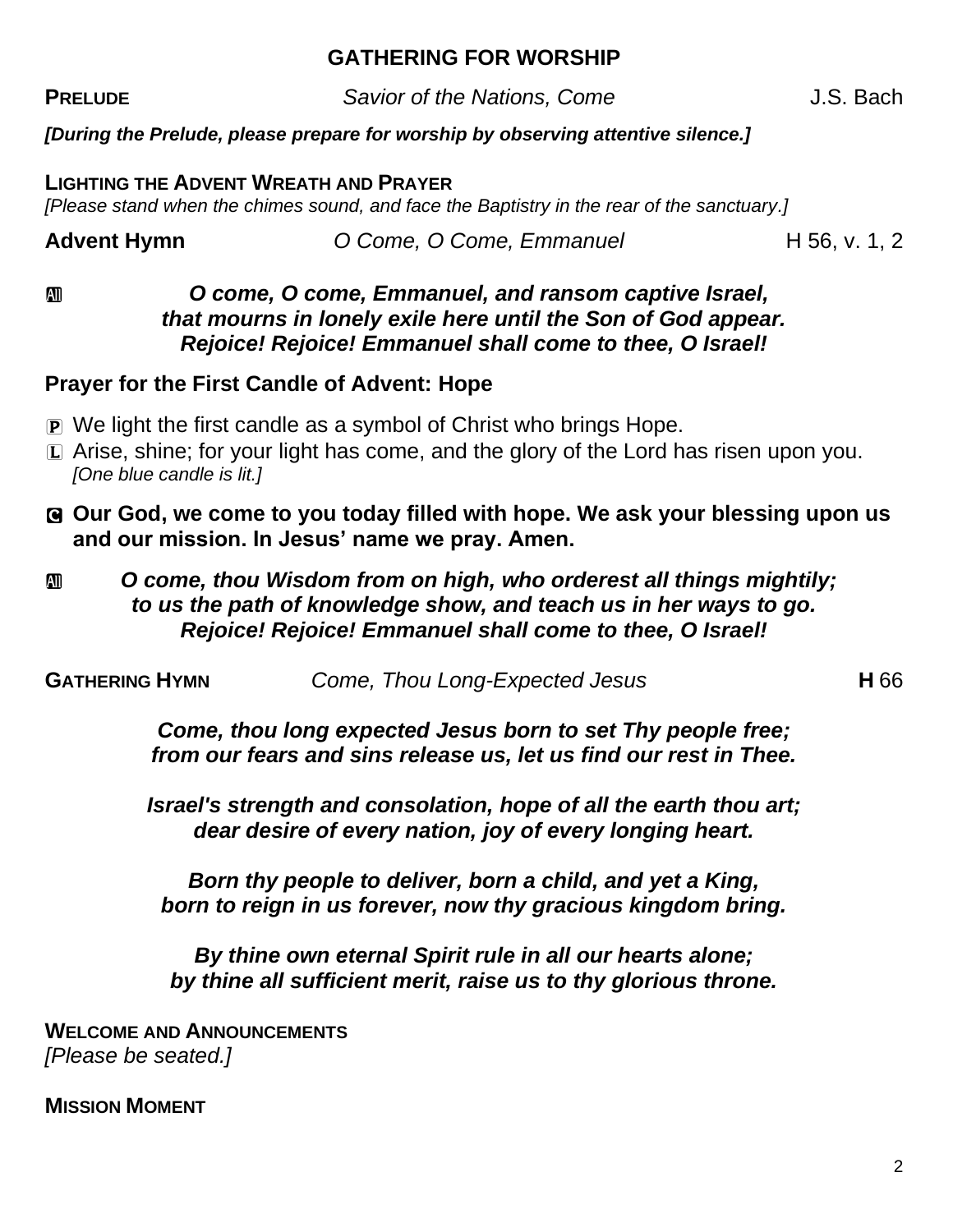## **ACCLAMATION**

*[Please stand.]*

- P Blessed be God: Father, Son, and Holy Spirit.
- C **And blessed be his kingdom, now and for ever. Amen.**

## **COLLECT FOR PURITY**

a **Almighty God, to you all hearts are open, all desires known, and from you no secrets are hid: Cleanse the thoughts of our hearts by the inspiration of your Holy Spirit, that we may perfectly love you, and worthily magnify your holy Name; through Christ our Lord. Amen.**

## **COLLECT OF THE DAY**

- P The Lord be with you.
- C **And also with you.**
- P Let us pray… Stir up your power, Lord Christ, and come. By your merciful protection alert us to the threatening dangers of our sins, and redeem us for your life of justice, for you live and reign with the Father and the Holy Spirit, one God, now and forever.
- C **Amen.**

## **WORD OF GOD**

**THE READINGS:** Isaiah 2:1–5 • Psalm 122 • Romans 13:11–14 • Matthew 24:36–44 *[Please be seated.]*

## **The First Reading**

L *The First Reading is taken from Isaiah, chapter 2…* This is what Isaiah, Amoz's son, saw concerning Judah and Jerusalem.

In the days to come the mountain of the Lord's house will be the highest of the mountains. It will be lifted above the hills; peoples will stream to it.

Many nations will go and say, "Come, let's go up to the Lord's mountain, to the house of Jacob's God so that he may teach us his ways and we may walk in God's paths." Instruction will come from Zion; the Lord's word from Jerusalem.

God will judge between the nations, and settle disputes of mighty nations. Then they will beat their swords into iron plows and their spears into pruning tools. Nation will not take up sword against nation; they will no longer learn how to make war.

Come, house of Jacob, let's walk by the Lord's light.

- L The Word of the Lord
- C **Thanks be to God.**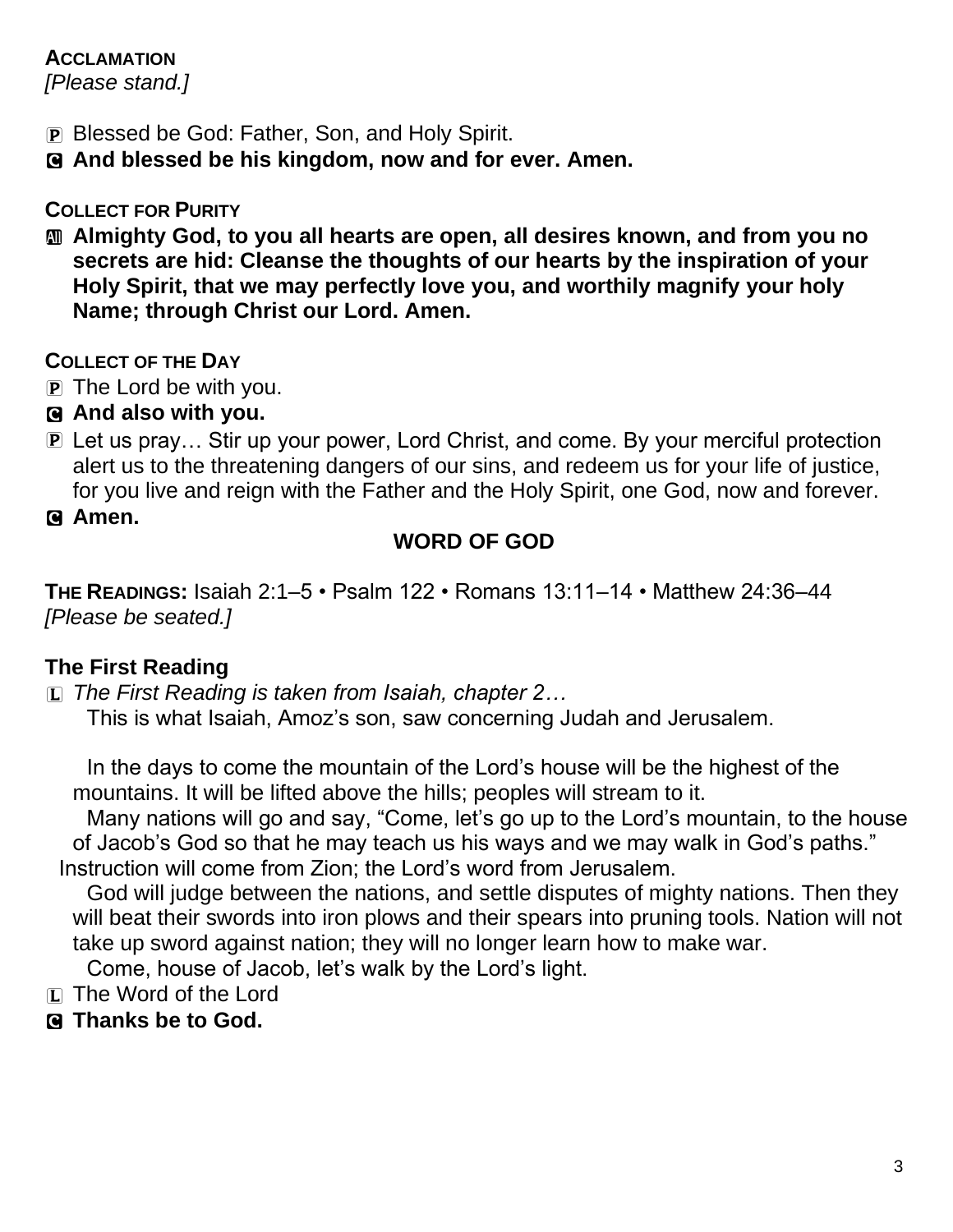#### *Jerusalem: a city built To be a place of unity; The tribes go up, the tribes of God, To praise God's Name eternally.*

*Jerusalem: pray for its peace: "May all who love you find success; Peace be to all within your walls, And in your towers be righteousness.*

*Jerusalem: for comrades' sake My prayers for you will never cease; Because God's house is standing there, I pray forever for your peace."*

#### **The Second Reading**

L *The Second Reading is taken from Romans*…

As you do all this, you know what time it is. The hour has already come for you to wake up from your sleep. Now our salvation is nearer than when we first had faith. The night is almost over, and the day is near. So let's get rid of the actions that belong to the darkness and put on the weapons of light. Let's behave appropriately as people who live in the day, not in partying and getting drunk, not in sleeping around and obscene behavior, not in fighting and obsession. Instead, dress yourself with the Lord Jesus Christ, and don't plan to indulge your selfish desires.

L The Word of the Lord.

## C **Thanks be to God.**

**ACCLAMATION** *WORD OF GOD [Please stand.]*

**<u>***m* Word of God, come down on earth, living rain from heav'n descending;</u> *touch our hearts and bring to birth faith and hope and love unending. Word almighty, we revere you; Word made flesh, we long to hear you.*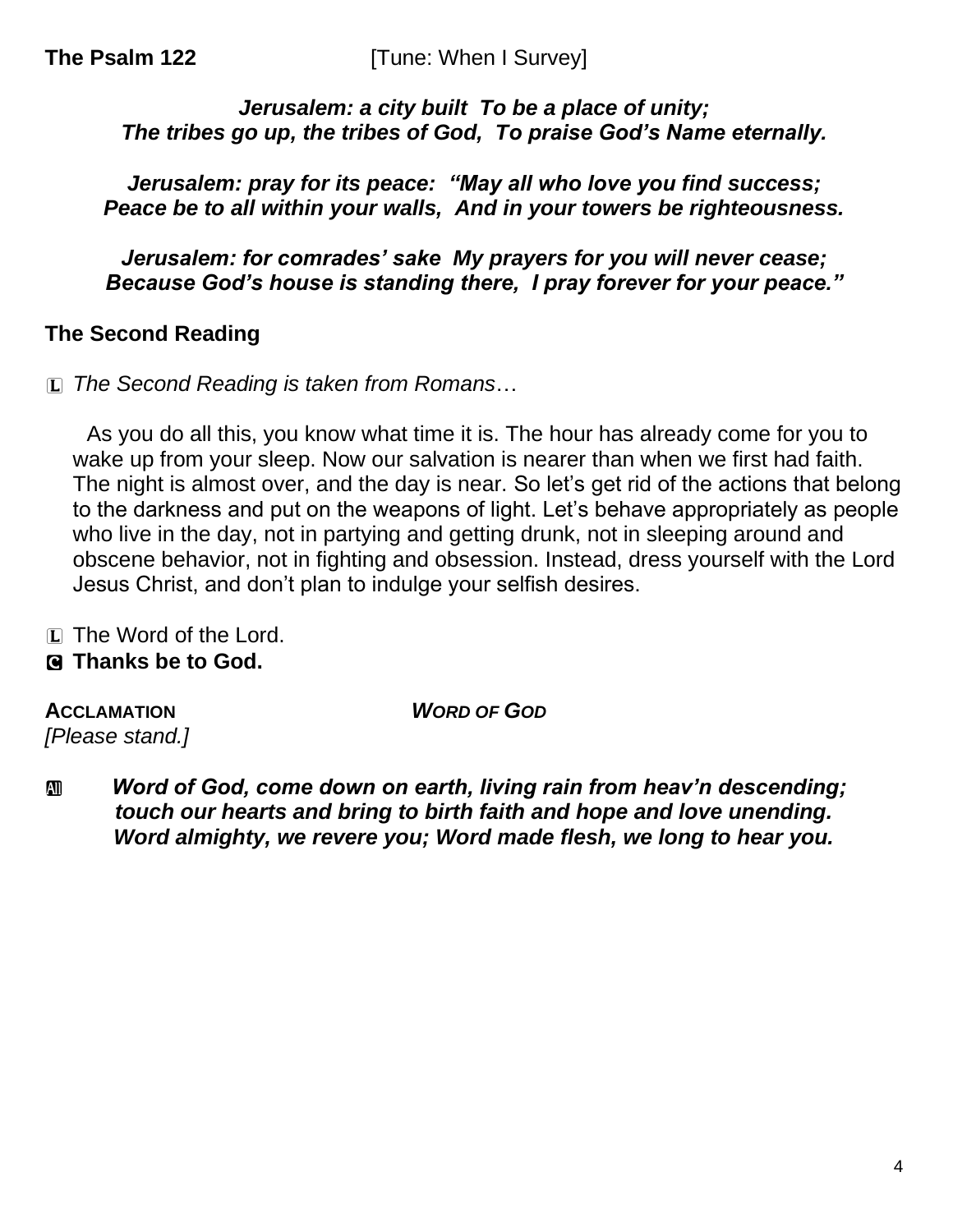## **The Gospel**

D The Holy Gospel of our Lord Jesus Christ according to Matthew.

- C **Glory to you, Lord Christ.**
- D [Jesus said,] "But nobody knows when that day or hour will come, not the heavenly angels and not the Son. Only the Father knows. As it was in the time of Noah, so it will be at the coming of the Human One. In those days before the flood, people were eating and drinking, marrying and giving in marriage, until the day Noah entered the ark. They didn't know what was happening until the flood came and swept them all away. The coming of the Human One will be like that. At that time there will be two men in the field. One will be taken and the other left. Two women will be grinding at the mill. One will be taken and the other left. Therefore, stay alert! You don't know what day the Lord is coming. But you understand that if the head of the house knew at what time the thief would come, he would keep alert and wouldn't allow the thief to break into his house. Therefore, you also should be prepared, because the Human One will come at a time you don't know.
- D The Gospel of the Lord.
- C **Praise to you, Lord Christ.**

| Sermon              |  |
|---------------------|--|
| [Please be seated.] |  |

**Sermon** Becky Robbins-Penniman

**SERMON HYMN** *The Church of Christ in Every Age [Please stand.]* [Tune: *On Jordan's Bank*]

> *The church of Christ in every age, beset by change but spirit led, must claim and test its heritage and keep on rising from the dead.*

*Across the world, across the street, the victims of injustice cry for shelter and for bread to eat and never live until they die.* 

*Then let the servant church arise. A caring church that longs to be a partner in Christ's sacrifice, and clothed in Christ's humanity.*

*We have no mission but to serve in full obedience to our Lord: to care for all without reserve, and spread Christ's liberating word.*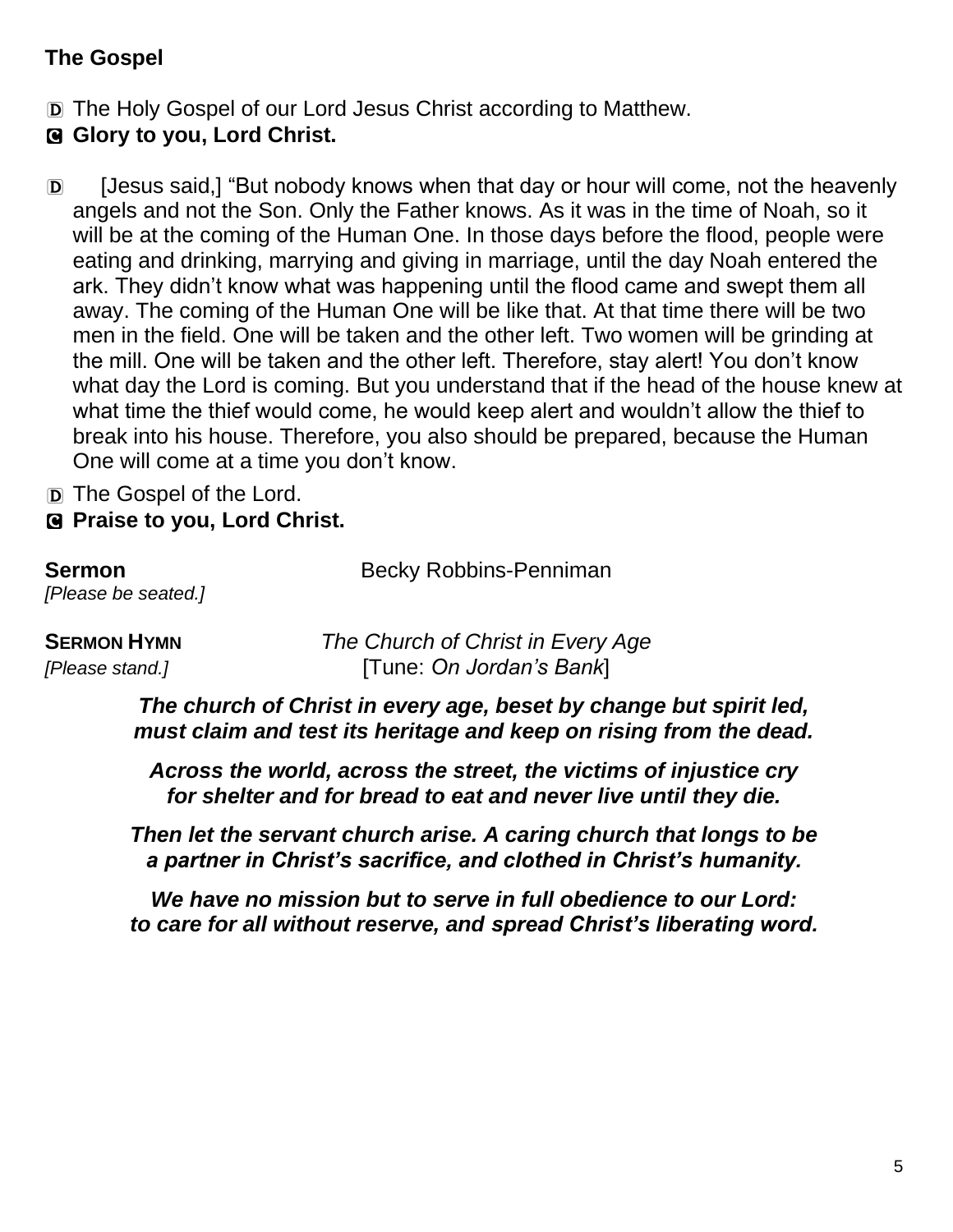#### **NICENE CREED** *[Please stand.]*

C **We believe in one God, the Father, the Almighty, maker of heaven and earth, of all that is, seen and unseen.**

**We believe in one Lord, Jesus Christ, the only Son of God, eternally begotten of the Father, God from God, Light from Light, true God from true God, begotten, not made, of one Being with the Father. Through him all things were made. For us and for our salvation he came down from heaven: by the power of the Holy Spirit he became incarnate from the Virgin Mary, and was made man. For our sake he was crucified under Pontius Pilate; he suffered death and was buried. On the third day he rose again in accordance with the Scriptures; he ascended into heaven and is seated at the right hand of the Father. He will come again in glory to judge the living and the dead, and his kingdom will have no end.**

**We believe in the Holy Spirit, the Lord, the giver of life, who proceeds from the Father and the Son. With the Father and the Son he is worshiped and glorified. He has spoken through the Prophets. We believe in one holy catholic and apostolic Church. We acknowledge one baptism for the forgiveness of sins. We look for the resurrection of the dead, and the life of the world to come. Amen.**

**PRAYERS OF THE PEOPLE** *[Please sit, stand, or kneel, as you prefer.]*

D Let us pray for the Church and for the world.

- L Grant, Almighty God, that all who confess your Name may be united in your truth, live together in your love, and reveal your glory in the world. *Silence...*We pray in hope.
- C **Amen. Come, Lord Jesus.**
- L Guide the people of this land, and of all the nations, in the ways of justice and peace; that we may honor one another and serve the common good. *Silence...* We pray in hope.

#### C **Amen. Come, Lord Jesus.**

- L Give us all a reverence for the earth as your own creation, that we may use its resources rightly in the service of others and to your honor and glory. We give you thanks for all the blessings of this life and for the flowers given by Becky and Gus Robbins-Penniman to your glory and in thanksgiving for the members of our families: the ones that share our family tree, and the ones united by faith in this wonderful parish. *Silence...* We pray in hope.
- C **Amen. Come, Lord Jesus.**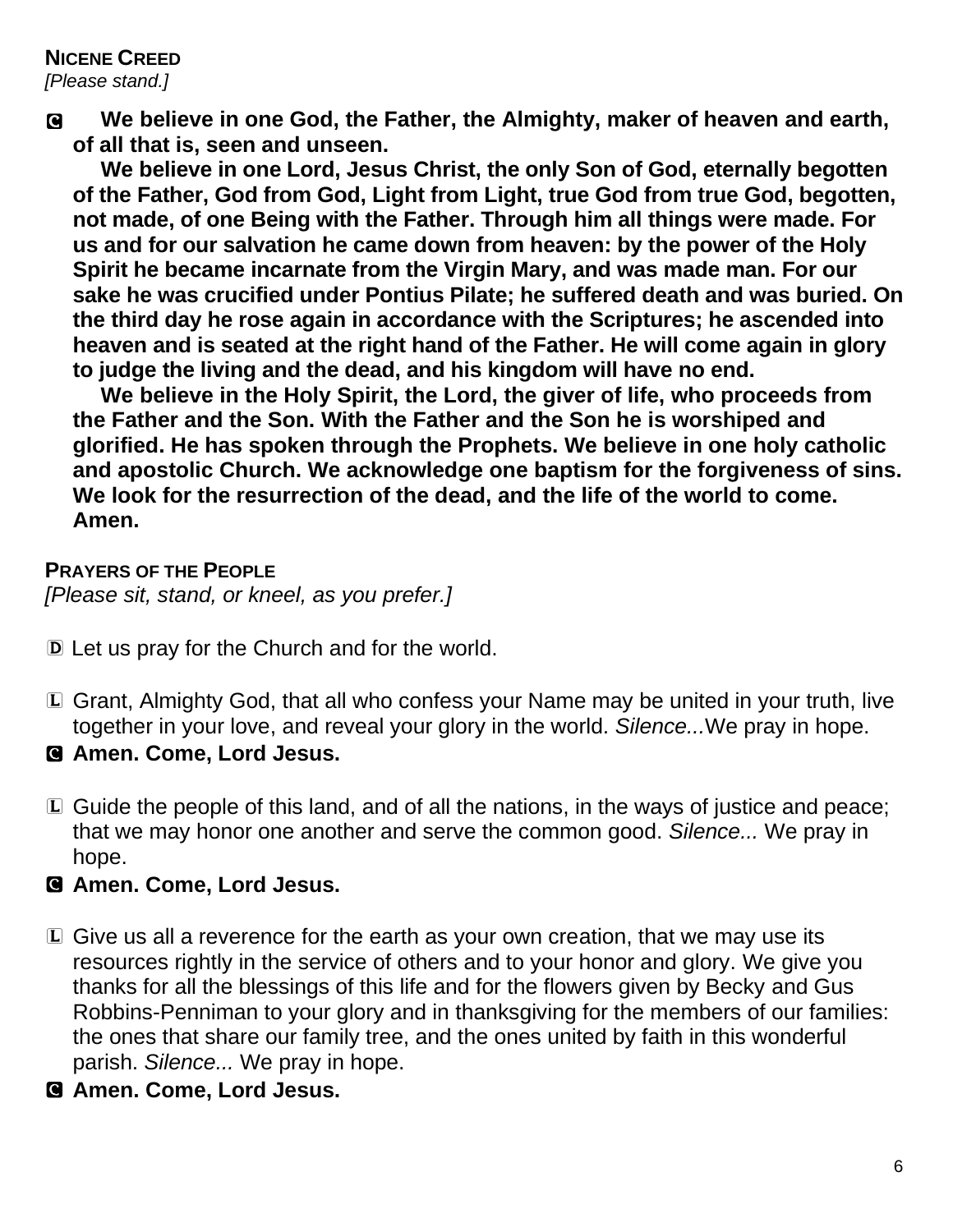- L Bless all whose lives are closely linked with ours, and grant that we may serve Christ in them, and love one another as he loves us. We thank you for all the blessings of this life [especially . . . read items from notebook.] *Silence...* We pray in hope.
- C **Amen. Come, Lord Jesus.**
- L Comfort and heal all those who suffer in body, mind, or spirit; give them courage and hope in their troubles, especially [read names from notebook...] and those we now name aloud or in our hearts [leave time...]. Bring them the joy of your salvation. *Silence...* We pray in hope.

## C **Amen. Come, Lord Jesus.**

L We commend to your mercy all who have died, especially [read names from notebook...]. We pray also for those we now name aloud or in our hearts [leave time...]; that your will for them may be fulfilled; and we pray that we may share with all your saints in your eternal kingdom. *Silence.*.. We pray in hope.

## C **Amen. Come, Lord Jesus.**

- L These things and all for which we pray, we ask in the name of your Son, Jesus Christ our Lord and Savior.
- C **Amen.**

## **CONFESSION & ABSOLUTION**

[*Please stand or kneel.*]

- D Let us confess our sins against God and our neighbor. *[Silence is kept.]* Most merciful God . . .
- C **we confess that we have sinned against you in thought, word, and deed, by what we have done, and by what we have left undone. We have not loved you with our whole heart; we have not loved our neighbors as ourselves. We are truly sorry and we humbly repent. For the sake of your Son Jesus Christ, have mercy on us and forgive us; that we may delight in your will, and walk in your ways, to the glory of your Name. Amen.**
- P Almighty God have mercy on you, forgive you all your sins through our Lord Jesus Christ, strengthen you in all goodness, and by the power of the Holy Spirit keep you in eternal life.
- C **Amen.**

## **PRAYERS AND BLESSINGS**

*[Those celebrating birthdays, anniversaries or special occasions may receive an individual blessing.]*

## **CHILDREN'S MESSAGE**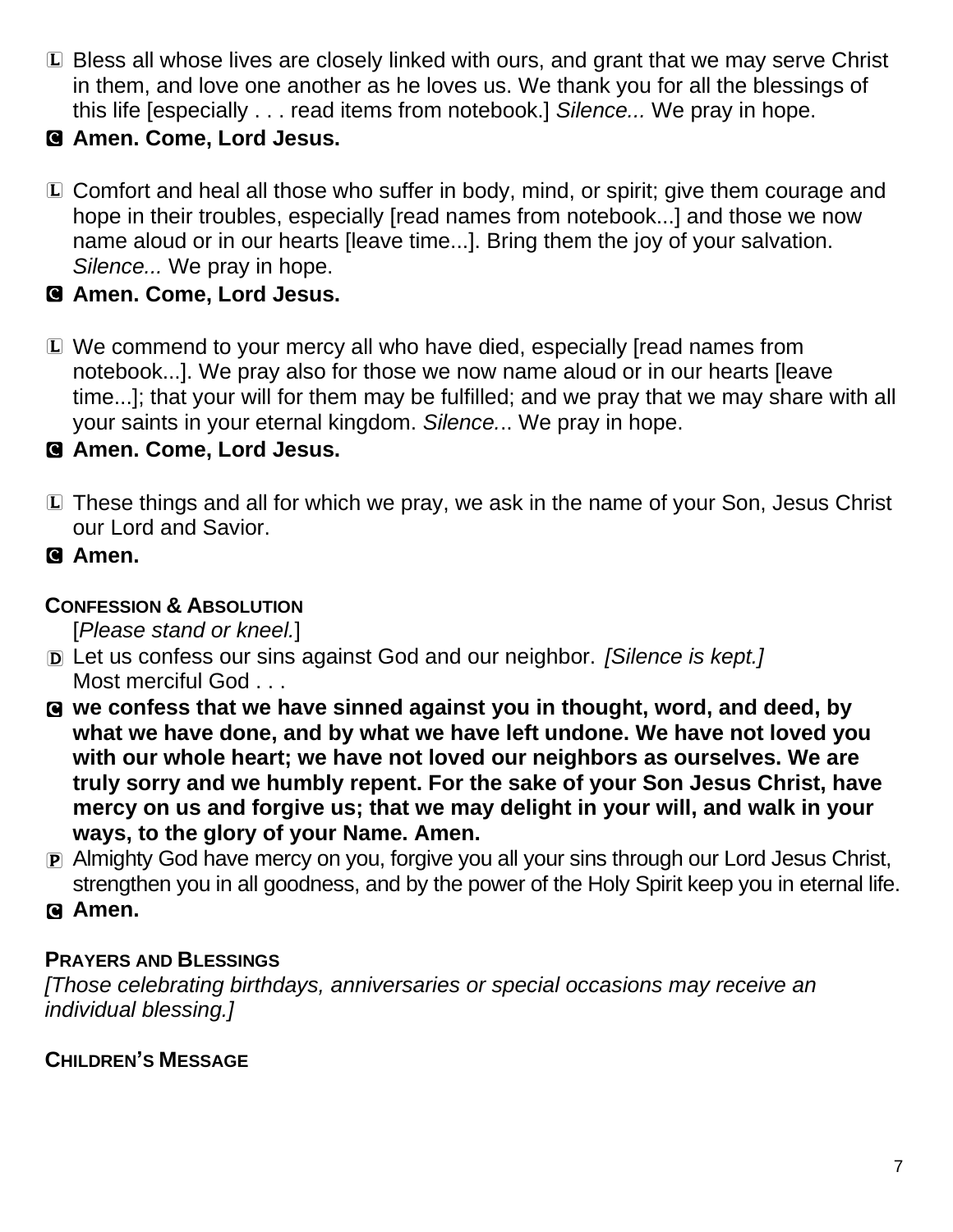#### **THE GREETING OF PEACE**

*[Please stand.]*

- **P** The peace of the Lord be always with you.
- C **And also with you.** [*All may greet one another in the name of the Lord.*]

## **THE HOLY COMMUNION**

#### **OFFERTORY SENTENCE**

D Let us with gladness present the offerings and oblations of our life and labor to the Lord.

*[If this is your first time worshiping with us, please let your offering be only the completed blue guest card, and let this service be our gift to you.]*

**OFFERTORY** *The Race That Long in Darkness Pined* Peek

*[Please be seated.]*

#### **PRESENTATION**

*[Please stand when the offering plates are given to the Deacon.]*

D We gladly present the fruits of our lives to the God who creates us, redeems us and sustains us. May we have the grace to use them to heal God's world.

**PRESENTATION HYMN** *God of the Fertile Fields*

## a *God of the fertile fields, shaper of earth that yields our daily bread: forth from your bounteous hand come gifts your love has planned, that all in every land be clothed and fed.*

#### *We would be stewards true, holding in trust from you all that you give; help us in love to share, teach us like you to care for people everywhere, that all may live.*

**THE GREAT THANKSGIVING:** Eucharistic Prayer A

P The Lord be with you.

## C **And also with you.**

- P Lift up your hearts.
- C **We lift them to the Lord.**
- P Let us give thanks to the Lord our God.
- C **It is right to give him thanks and praise.**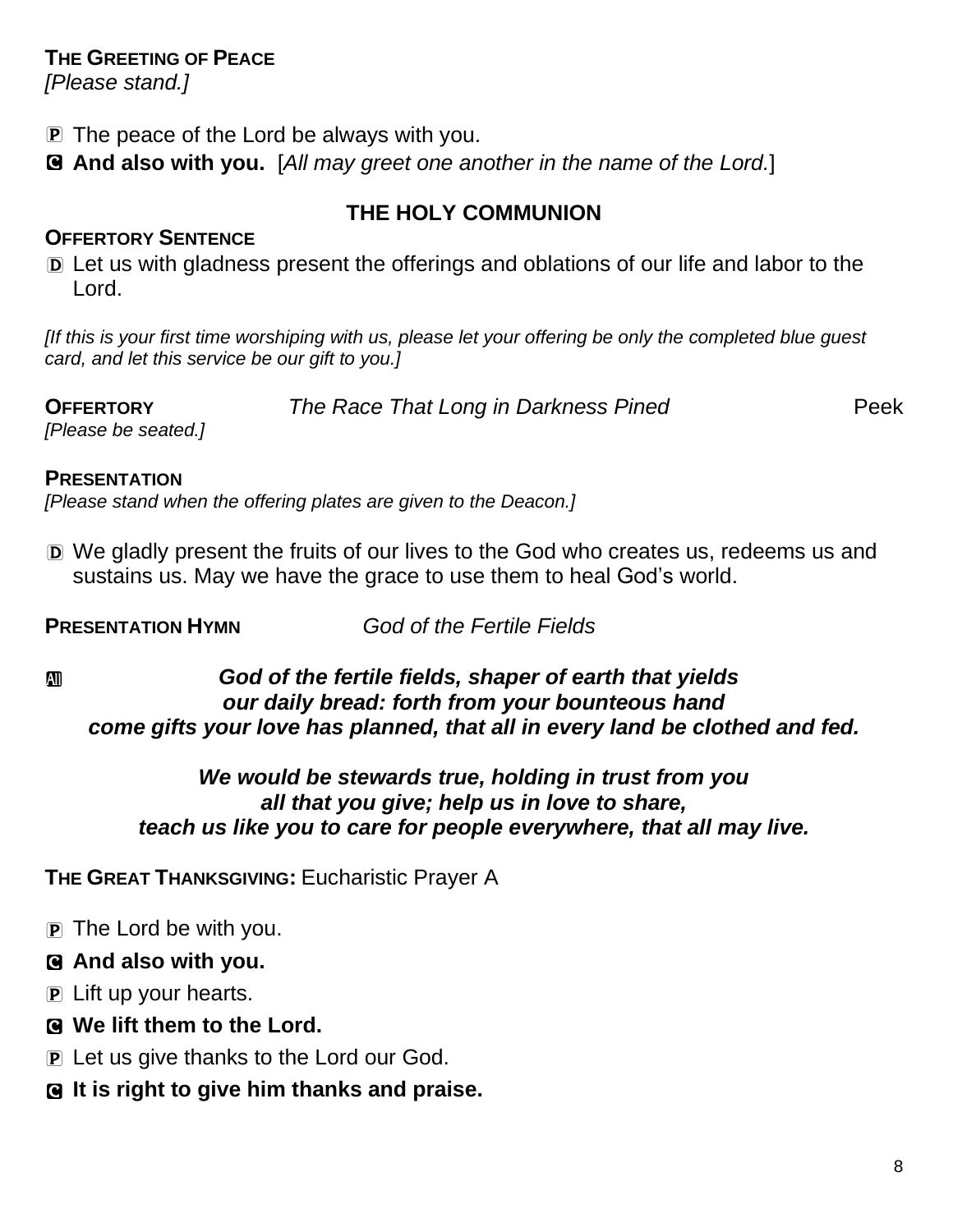P It is right, and a good and joyful thing, always and every where to give thanks to you, Father Almighty, Creator of heaven and earth, because you sent your beloved Son to redeem us from sin and death, and to make us heirs in him of everlasting life; that when he shall come again in power and great triumph to judge the world, we may without shame or fear rejoice to behold his appearing. Therefore, we praise you, joining our voices with Angels and Archangels and with all the company of heaven, who for ever sing this hymn to proclaim the glory of your Name:



*<sup>[</sup>Please stand or kneel, as you choose.]*

P Holy and gracious Father: In your infinite love you made us for yourself, and, when we had fallen into sin and become subject to evil and death, you, in your mercy, sent Jesus Christ, your only and eternal Son, to share our human nature, to live and die as one of us, to reconcile us to you, the God and Father of all.

He stretched out his arms upon the cross, and offered himself, in obedience to your will, a perfect sacrifice for the whole world.

On the night he was handed over to suffering and death, our Lord Jesus Christ took bread; and when he had given thanks to you, he broke it, and gave it to his disciples, and said, "Take, eat: This is my Body, which is given for you. Do this for the remembrance of me."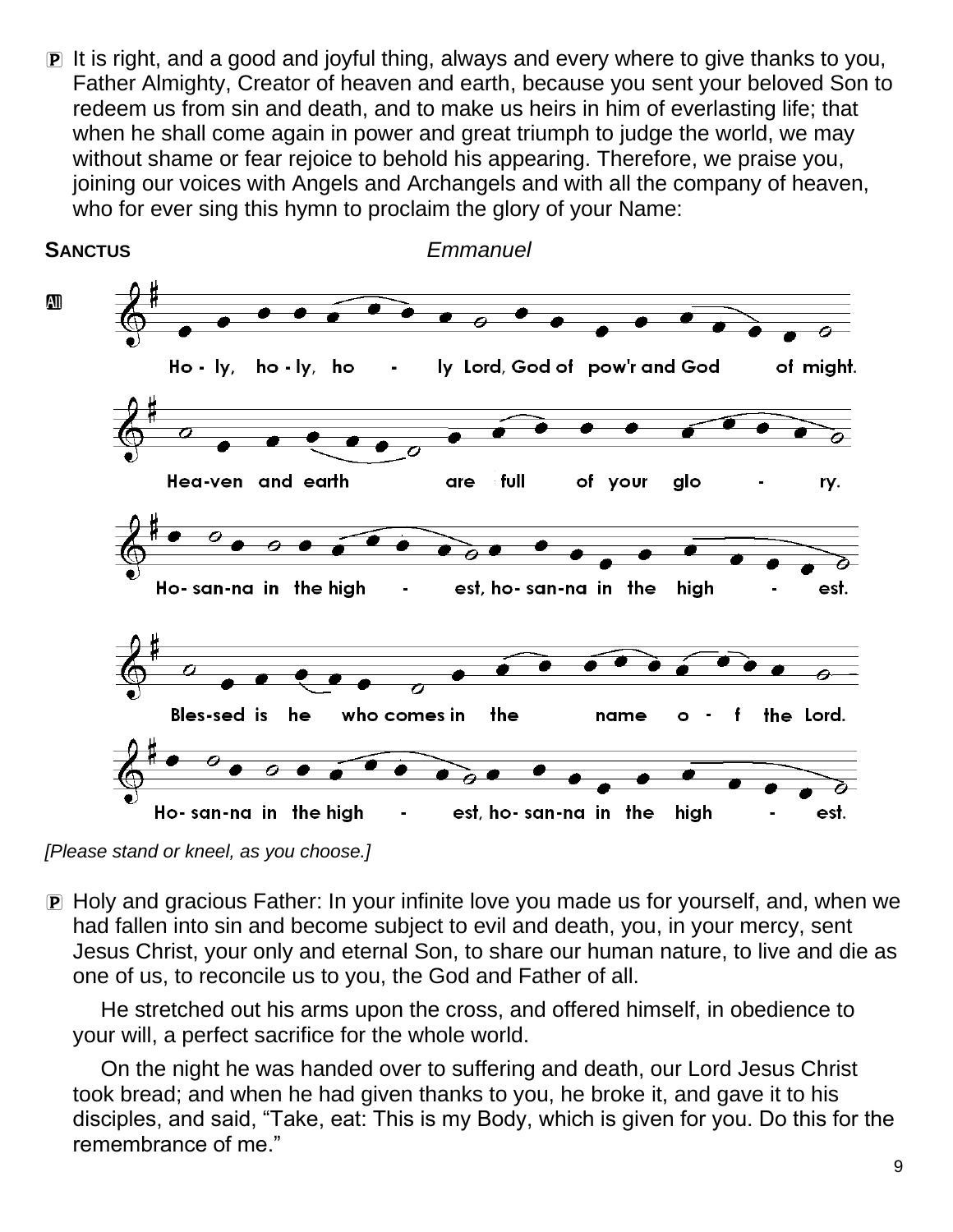P After supper he took the cup of wine; and when he had given thanks, he gave it to them, and said, "Drink this, all of you: This is my Blood of the new Covenant, which is shed for you and for many for the forgiveness of sins. Whenever you drink it, do this for the remembrance of me." Therefore we proclaim the mystery of faith:

## C **Christ has died. Christ is risen. Christ will come again.**

**We celebrate the memorial of our redemption, O Father, in this sacrifice of praise and thanksgiving. Recalling his death, resurrection, and ascension, we offer you these gifts.**

**Sanctify them by your Holy Spirit to be for your people the Body and Blood of your Son, the holy food and drink of new and unending life in him. Sanctify us also that we may faithfully receive this holy Sacrament, and serve you in unity, constancy, and peace; and at the last day bring us with all your saints into the joy of your eternal kingdom.**

P All this we ask through your Son Jesus Christ: By him, and with him, and in him, in the unity of the Holy Spirit all honor and glory is yours, Almighty Father, now and for ever.



## **THE LORD'S PRAYER**

- P And now as our Savior Christ has taught us, we are bold to say:
- a **Our Father, who art in heaven, hallowed be thy Name, thy kingdom come, thy will be done, on earth as it is in heaven. Give us this day our daily bread. And forgive us our trespasses, as we forgive those who trespass against us. And lead us not into temptation, but deliver us from evil. For thine is the kingdom, and the power, and the glory, for ever and ever. Amen.**

## **FRACTION**

- P The bread we break makes us one in Christ.
- C **Be known to us, Lord Jesus, in the breaking of the bread.**
- P The Gifts of God for the People of God. Take them in remembrance that Christ died for you, and feed on him in your hearts by faith, with thanksgiving.

[You may be seated. All are welcome at the Lord's Table. Please follow the directions of the usher, who will let you know when it's your turn to go to the altar rail. You may stand or kneel. To receive, hold your hands in front of you, one palm over the other. The priest will place a wafer there. You may either consume it immediately, and then sip from the cup of wine when it comes to you, or, you may wait and dip the wafer into the wine. When you are finished, please return to your seat by the side aisle.]

*Our Prayer Team will be in the south narthex (at the back of the church) during Holy Communion to pray with you for healing, guidance, thanksgiving, for a loved one, or anything else on your heart.*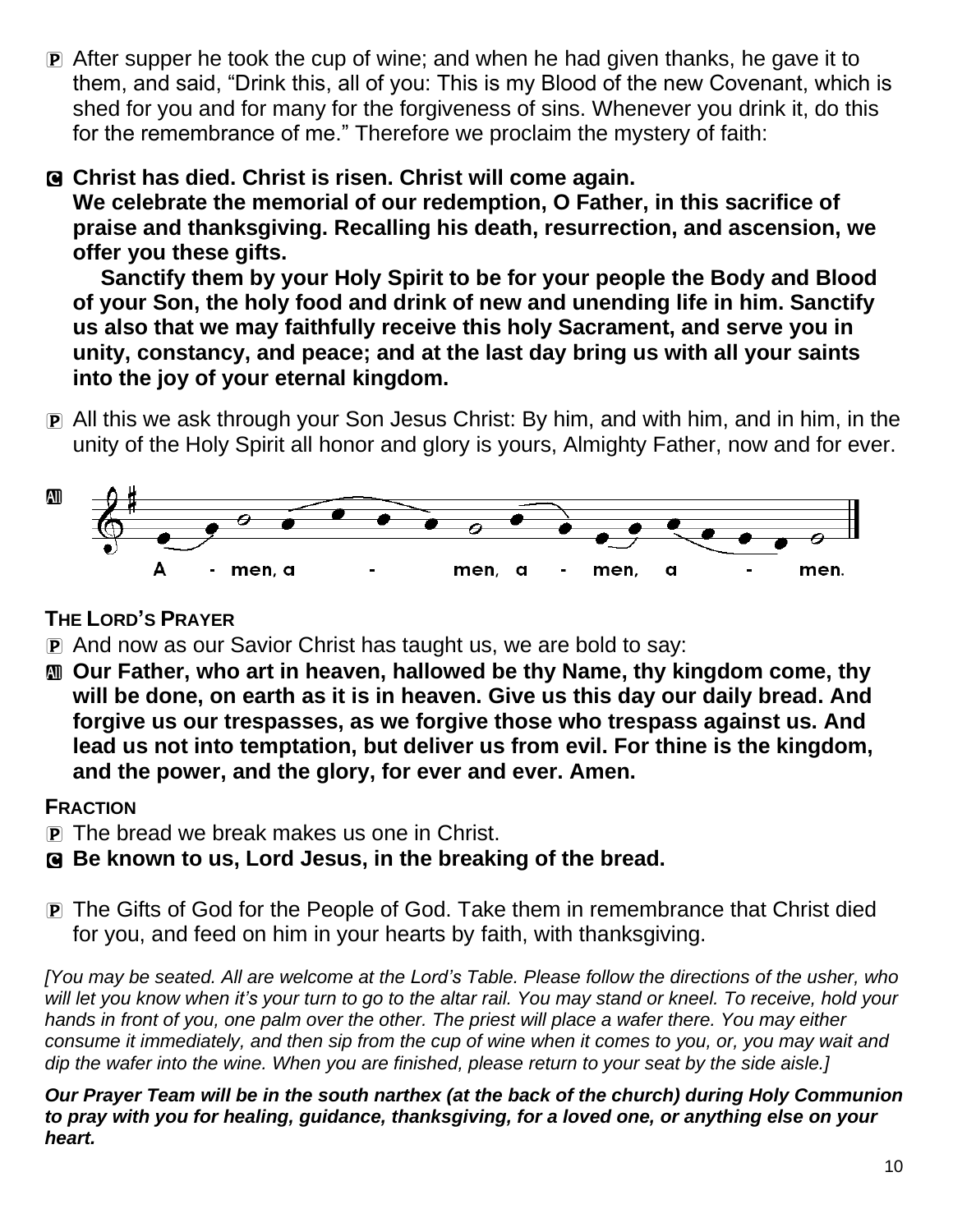#### **COMMUNION MUSIC**

*[Please remain seated.]*

#### **COMMUNION CHANT** *WAIT FOR THE LORD*

*[Please repeat this chant until the musician stops playing the tune.]*



**PRAYER AFTER COMMUNION**

*[Please stand or kneel, as you choose.]*

- $\mathbf{P}$  Let us pray...
- C **Almighty and everliving God, we thank you for feeding us with the spiritual food of the most precious Body and Blood of your Son our Savior Jesus Christ; and for assuring us in these holy mysteries that we are living members of the Body of your Son, and heirs of your eternal kingdom. And now, Father, send us out to do the work you have given us to do, to love and serve you as faithful witnesses of Christ our Lord. To him, to you, and to the Holy Spirit, be honor and glory, now and for ever. Amen.**

**THE BLESSING**

*[Please stand.]*

P The Lord calls us to prepare our hearts for the coming of the Day of the Lord by focusing our lives on the promises of hope, the labors of love, the depths of joy, and the strengths of peace; go from here with the blessing of the Triune God: God the Father, God the Son, and God the Holy Spirit, this day and forever.

C **Amen.**